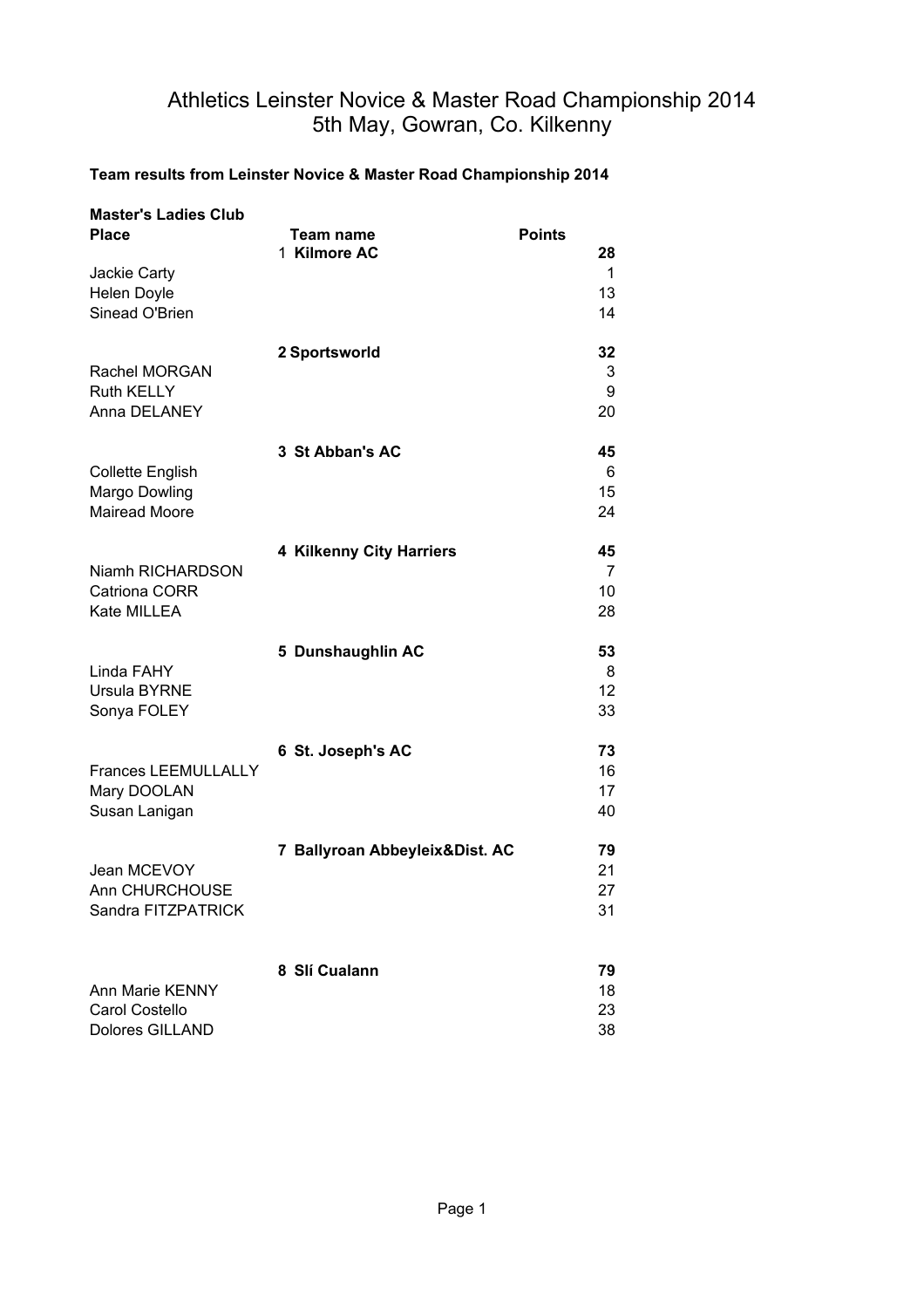## Athletics Leinster Novice & Master Road Championship 2014 5th May, Gowran, Co. Kilkenny

#### **Team results from Leinster Novice & Master Road Championship 2014**

| <b>Master's Men Club</b><br><b>Place</b>       | Team name<br>1 Newbridge AC | <b>Points</b><br>26 |
|------------------------------------------------|-----------------------------|---------------------|
| Paul CAMPBELL<br>David KEENAN                  |                             | 3<br>4              |
| <b>Patrick MALONE</b>                          |                             | 8                   |
| Paul ARCHBOLD                                  |                             | 11                  |
|                                                | 2 Donore Harriers           | 52                  |
| <b>Graham HOPKINS</b><br><b>William MORRIS</b> |                             | 5<br>13             |
| Garvan SMITH                                   |                             | 15                  |
| Des TREMBLE                                    |                             | 19                  |
|                                                | 3 St. Abban's AC            | 64                  |
| Colm Burke<br>Dermot Ayers                     |                             | 1<br>16             |
| Colm McEvoy                                    |                             | 17                  |
| Liam Byrne                                     |                             | 30                  |
|                                                | 4 Liffey Valley AC          | 79                  |
| Ciaran REILLY<br><b>Arnaud BENJECAR</b>        |                             | 6<br>18             |
| Paul Balfe                                     |                             | 27                  |
| Sean DOWLING                                   |                             | 28                  |
|                                                | 5 KCH                       | 103                 |
| Mick Johnson                                   |                             | $12 \overline{ }$   |
| Ken Maher                                      |                             | 21                  |
| Eoin Molloy                                    |                             | 33                  |
| Pat Young                                      |                             | 37                  |